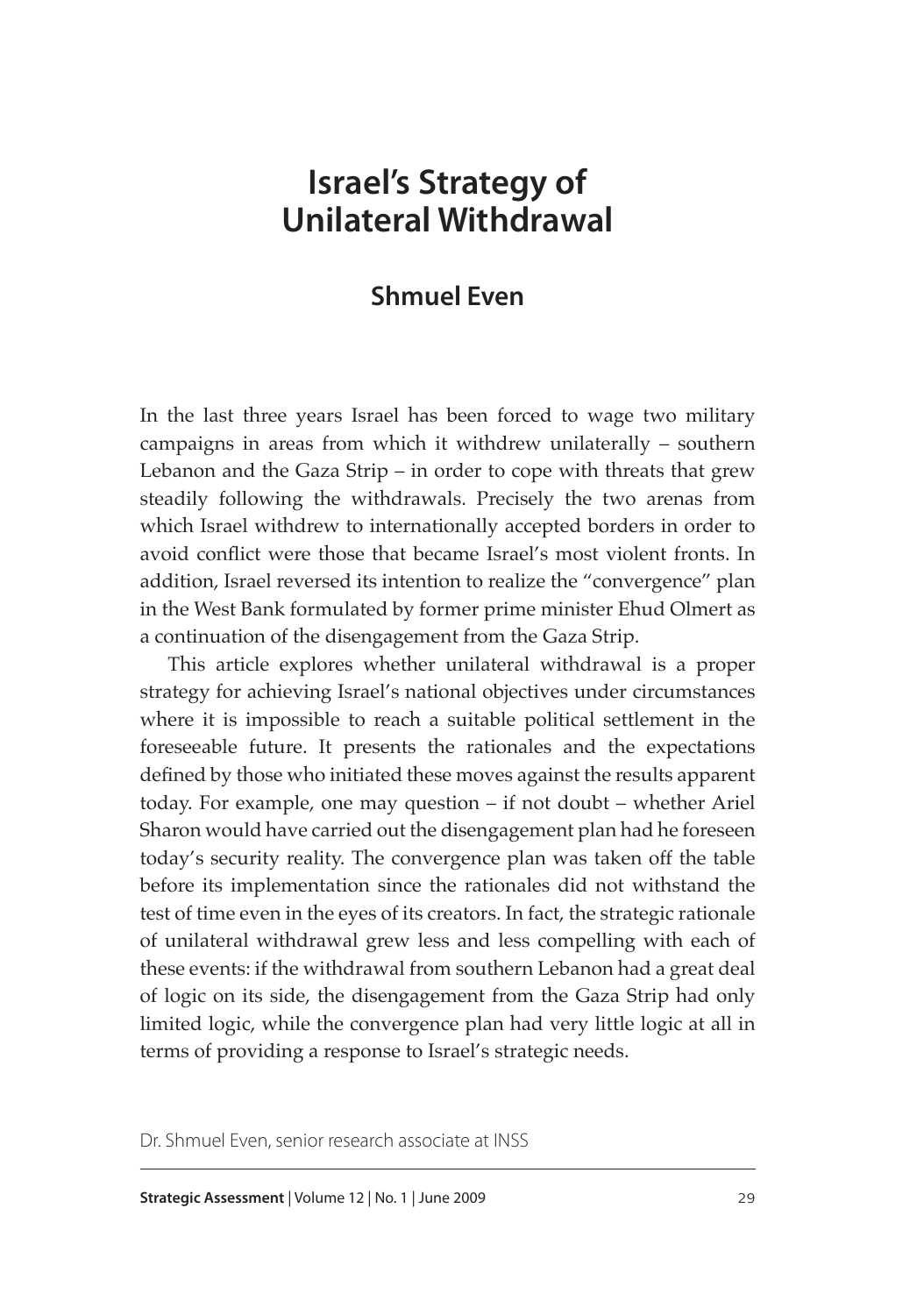One of the lessons presented here is the need to undertake an advance examination of Israeli-initiated moves with a systemic long term view and to analyze the future expected conduct of all elements affecting the system. For example, in the disengagement Israel did not take into consideration that the withdrawal would generate fundamental changes in the complex Palestinian system so that the final outcome would significantly differ from what it anticipated. Israel also did not consider the full range of its limitations to impact on events in the territory it was evacuating. The backup mechanism for the withdrawal – a harsh military blow should the calm be broken after the withdrawal – turned out to require a concentration of high military firepower and maneuvers, and even then its success was by no means a given in light of the capabilities developed by the enemy.

# **The Withdrawal from Southern Lebanon**

On May 24, 2000, Israel withdrew unilaterally from southern Lebanon to the international border, bringing to an end the IDF's occupation of the security zone that began with the 1982 Lebanon War. The considerations for the withdrawal included:

- 1. An inadequate military response to Hizbollah's fighting strategy and tactics, leading to relatively many IDF casualties, which in turn led to heavy pressure by the Israeli public. The security zone disintegrated and became a security and political burden.
- 2. Israel meant to retain the security zone until reaching a peace agreement with Syria and Lebanon, $^1$  but the failure to reach an agreement with them and the cost of maintaining a presence in Lebanon made Israel attempt to reshape the arena without an agreement. In the immediate term, Israel expected an end to the attacks on Israeli soldiers and the removal of Syria's bargaining chip, i.e., exerting pressure on Israel by means of Hizbollah.<sup>2</sup> In the longer term, Israel expected increased pressure on the Syrian forces to withdraw from Lebanon and a decrease in the legitimacy of maintaining Hizbollah's military power (dismantling the rationale of the opposition).
- 3. An expectation that Israel's international standing would improve. Likewise, by withdrawing to the internationally accepted border,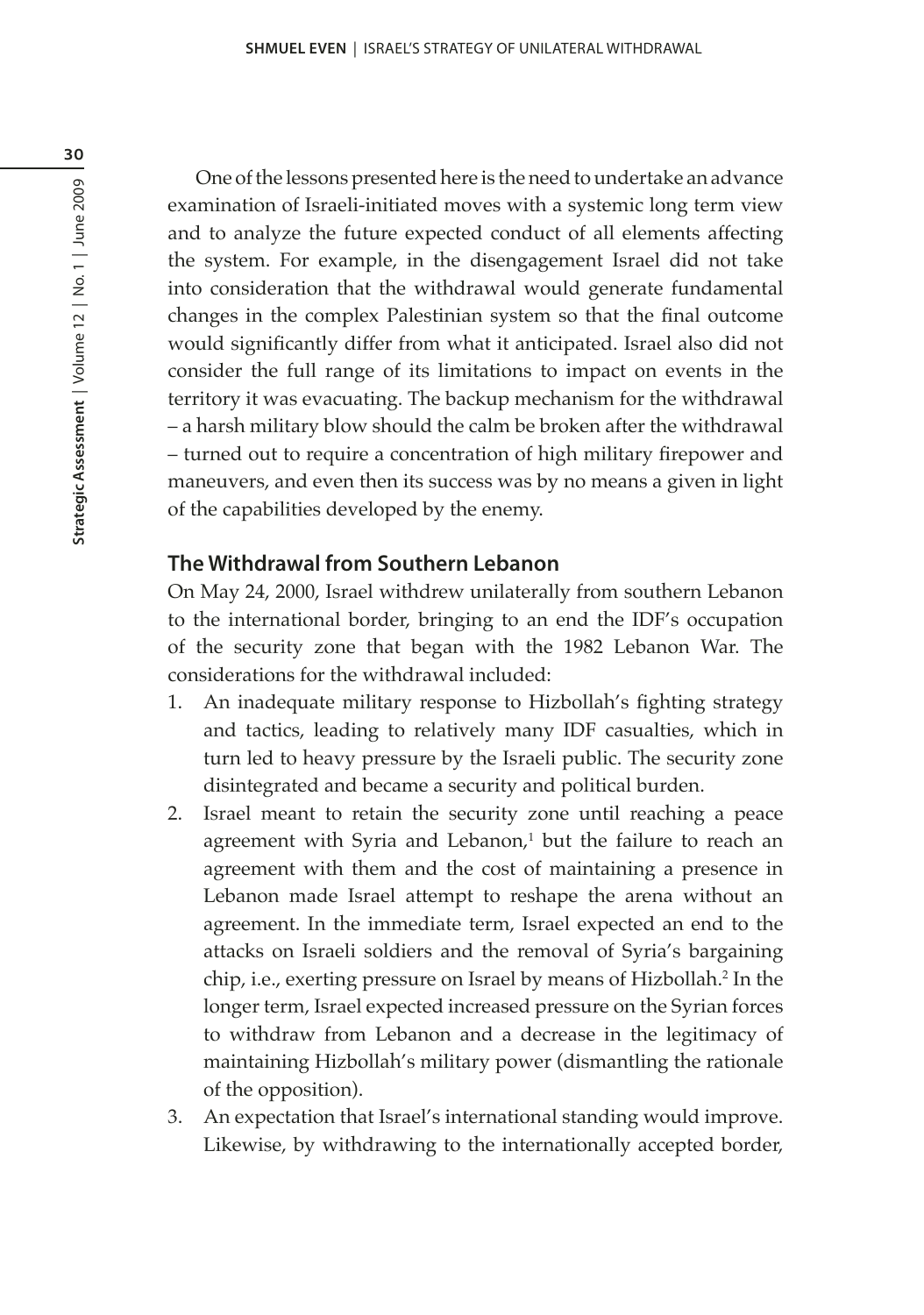Israel expected international legitimacy for its reactions to hostile activities from Lebanon.

The unilateral withdrawal from Lebanon did in fact boost Israel's image in the international arena but severely harmed Israel's image in the region. It was accompanied by an extensive Hizbollah media campaign in which Nasrallah claimed Israel was weaker than a cobweb.3 In the Arab world, the withdrawal was seen as an unprecedented achievement for Hizbollah, which through intransigence and perseverance brought about – for the first time in history – an Israeli withdrawal without preconditions or an international dictate. The withdrawal apparently blurred Arab awareness that it is impossible to overpower Israel using military force, which in turn strengthened radical Islam's championing the destruction of Israel. Hizbollah's achievement was one of the factors that incited the Palestinians before the al-Aqsa Intifada.

Following the withdrawal, the friction between Israel and Hizbollah declined significantly, but Hizbollah regularly sought new points of contention that would justify perpetuation of the armed struggle, including: the kidnapping of Israelis in order to release Lebanese prisoners in Israel, the demand for the return of Shab'a Farms, and the claim to Lebanese sovereignty over seven destroyed Shiite villages in the Galilee.4 As an inseparable part of the said unilateral strategy, Israel was supposed to retaliate forcefully against any provocation and blatant violation of the security status quo. However, Israel's reactions were comparatively mild and Hizbollah dictated the

rules of the game – that is, until the kidnapping of Eldad Regev and Ehud Goldwasser in July 2006, which resulted in the Second Lebanon War. Israel's reaction to the kidnapping was so extreme in terms of the damage suffered by Lebanon that Nasrallah admitted that his organization would not have kidnapped the soldiers had he anticipated Israel's reaction. This admission indicates that good deterrence on the part of Israel might have prevented a war. The

Though the withdrawal from southern Lebanon had some significant disadvantages, it also had many more convincing rationales than those underlying the Gaza withdrawal.

blow Israel dealt Hizbollah did in fact change the rules of the game but did not alter the strategic threat posed from the northern front, and may have even accelerated the process of Hizbollah's rearmament.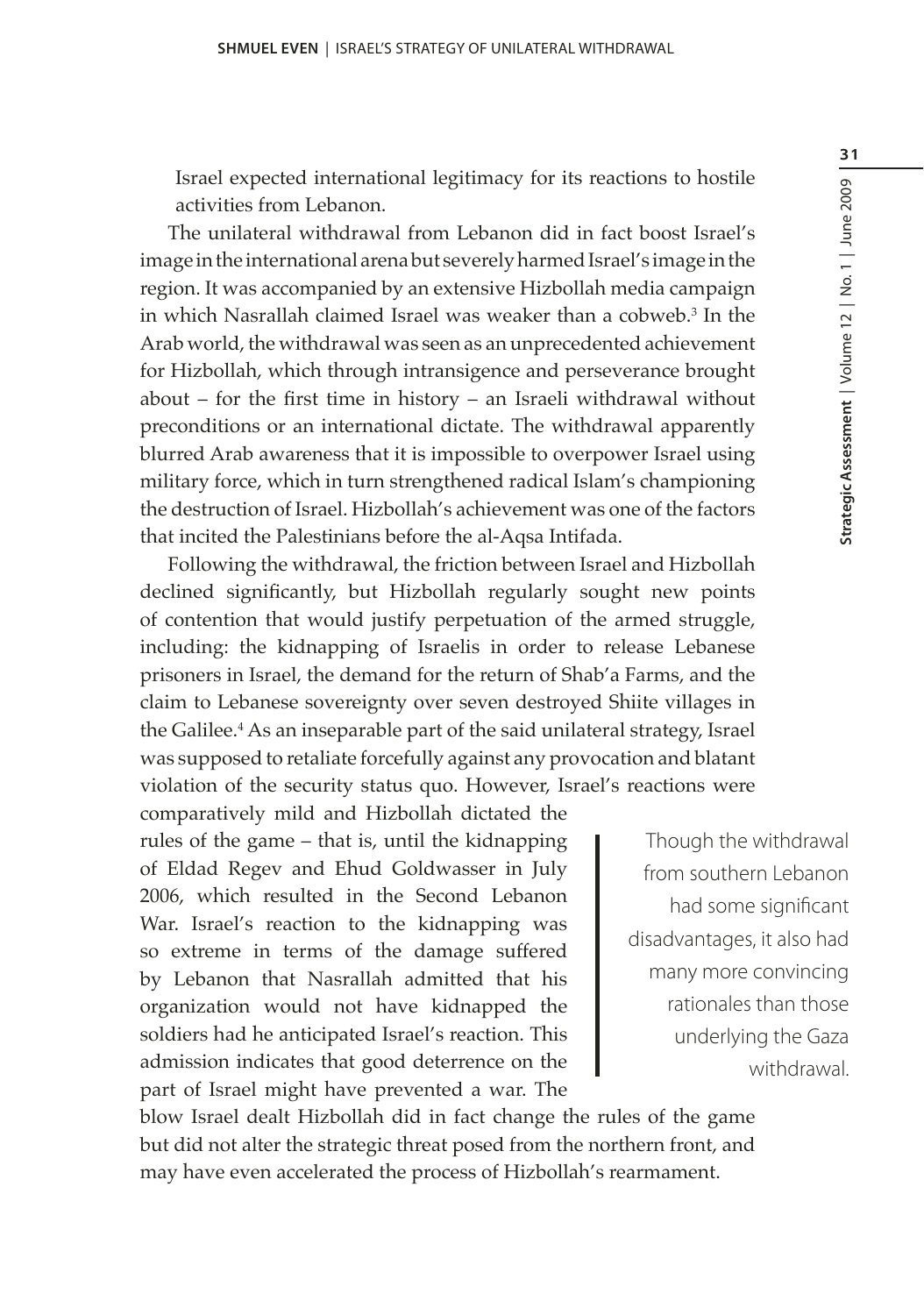Developments in Lebanon after the withdrawal did not occur as Israel had anticipated. Hizbollah's status was strengthened, as was Iran's influence on Lebanon. The withdrawal did in fact have a negative impact on Syrian legitimacy to remain in Lebanon and eventually sparked a process that – as Israel had hoped – forced the Syrian military to withdraw from Lebanon in April 2005, but this step backfired. As a result of the new order created in Lebanon, it is doubtful whether Syria today can bring the same incentives to the negotiations table with Israel as in the past. Although before Syria's withdrawal from Lebanon it was clear that a political move with regard to Syria would also include Lebanon, today there is no such guarantee in light of Hizbollah's power and Iran's involvement in Lebanon. While the strategic value of an agreement with Syria is significant in and of itself, without a solution in the Lebanese arena it is far less valuable since threats against Israel from this arena are no less severe than those coming from the Syrian army.

Yet despite the many drawbacks, the unilateral withdrawal from Lebanon still seems to have been a justified move in light of Israel's political and military situation. Nonetheless, it could probably have been executed differently, with less damage to Israel's image.

#### **The Disengagement from the Gaza Strip**

In September 2005, Israel withdrew from the Gaza Strip and evacuated the settlements there.<sup>5</sup> Similar to the withdrawal from southern Lebanon, the withdrawal from the Gaza Strip also stemmed from a desire to shape the political-security reality with a unilateral move after many years without a political solution. The idea of a unilateral withdrawal began to take shape in Israel earlier in the decade, after the Palestinians rejected the generous offers made by the Barak government for a permanent settlement and started the intifada. As a result, the Israeli side concluded that there was "no partner" on the Palestinian side. The idea of the unilateral withdrawal (which subsequently became known as the disengagement) was adopted by Prime Minister Ariel Sharon.

The disengagement plan was first presented by Sharon at the Herzliya Conference on December 18, 2003. Sharon said that he preferred to follow the Roadmap, but that he would not wait for the Palestinians to make the effort to solve the conflict and within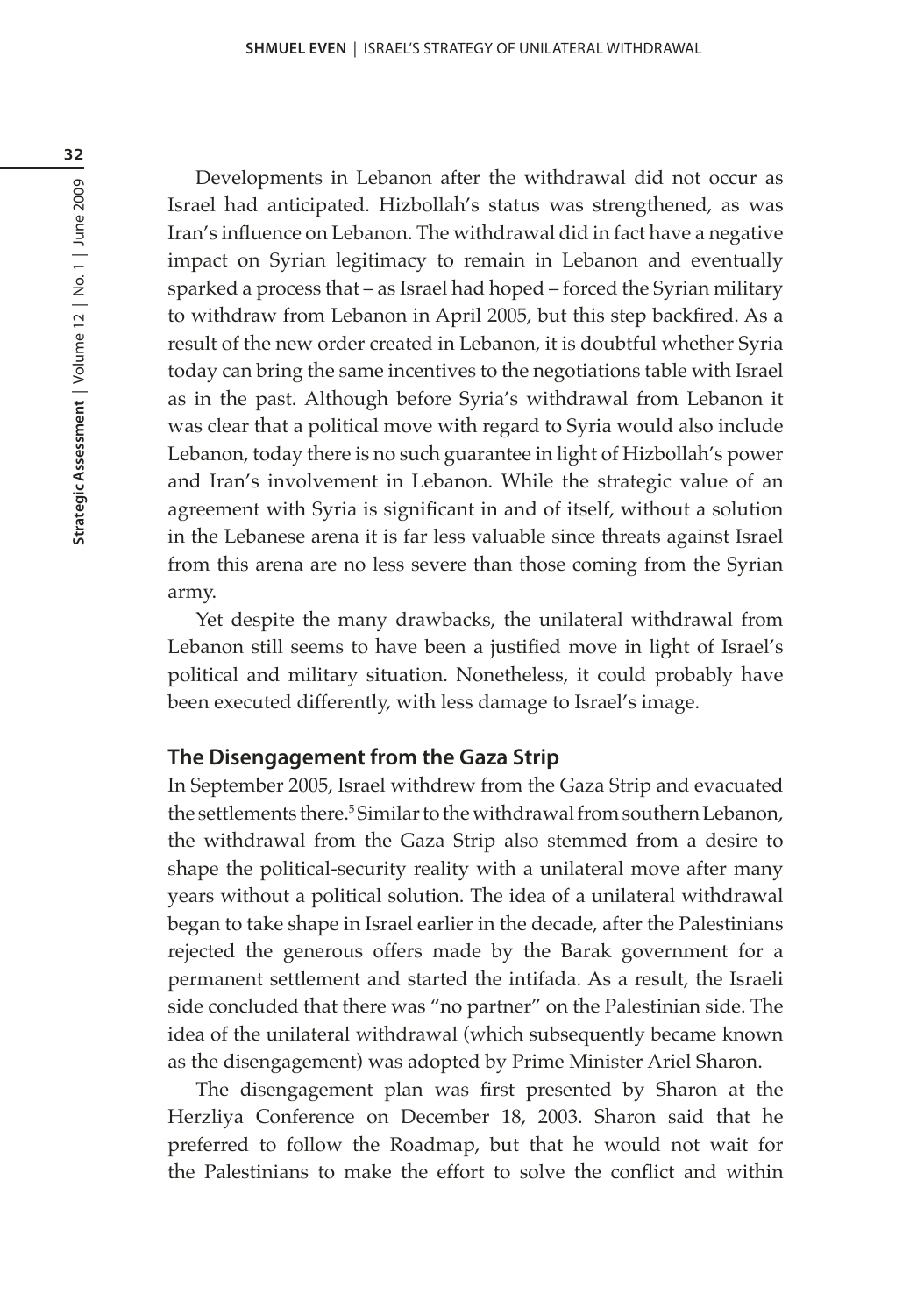two months would initiate a unilateral move that would include an evacuation of settlements:

The Disengagement Plan will include the redeployment of IDF forces along new security lines and a change in the deployment of settlements, which will reduce as much as possible the number of Israelis located in the heart of the Palestinian population. We will draw provisional security lines and the IDF will be deployed along them. Security will be provided by IDF deployment, the security fence and other physical obstacles. The Disengagement Plan will reduce friction between us and the Palestinians….The relocation of settlements will be made, first and foremost, in order to draw the most efficient security line possible, thereby creating this disengagement between Israel and the Palestinians. This security line will not constitute the permanent border of the State of Israel, however, as long as implementation of the Roadmap is not resumed, the IDF will be deployed along that line….At the same time, in the framework of the Disengagement Plan, Israel will strengthen its control over those same areas in the Land of Israel which will constitute an inseparable part of the State of Israel in any future agreement.<sup>6</sup>

At the time, Ze'ev Schiff speculated that Prime Minister Sharon's initial thinking about the disengagement began with the idea of evacuating three Gaza Strip settlements – Netzarim, Kfar Darom, and Morag – but that the plan then evolved.<sup>7</sup> Schiff added that, "We do not know what primary factor motivated Prime Minister Sharon to transform his strategic-security views and suggest the disengagement plan from the Gaza Strip and Northern Samaria.

There are undoubtedly several reasons for the switch, but it seems he concluded that despite Israel's successes in its war against terrorism it was unable to suppress it completely. He also understood that the occupation was greatly harming Israel's international standing and was damaging the underpinnings of the society and the economy."8

The unilateral withdrawals strengthened the radical axis in the Arab world that urged the destruction of Israel.

Another important consideration in favor of unilateral withdrawal from the Gaza Strip was the acknowledgment that this area had little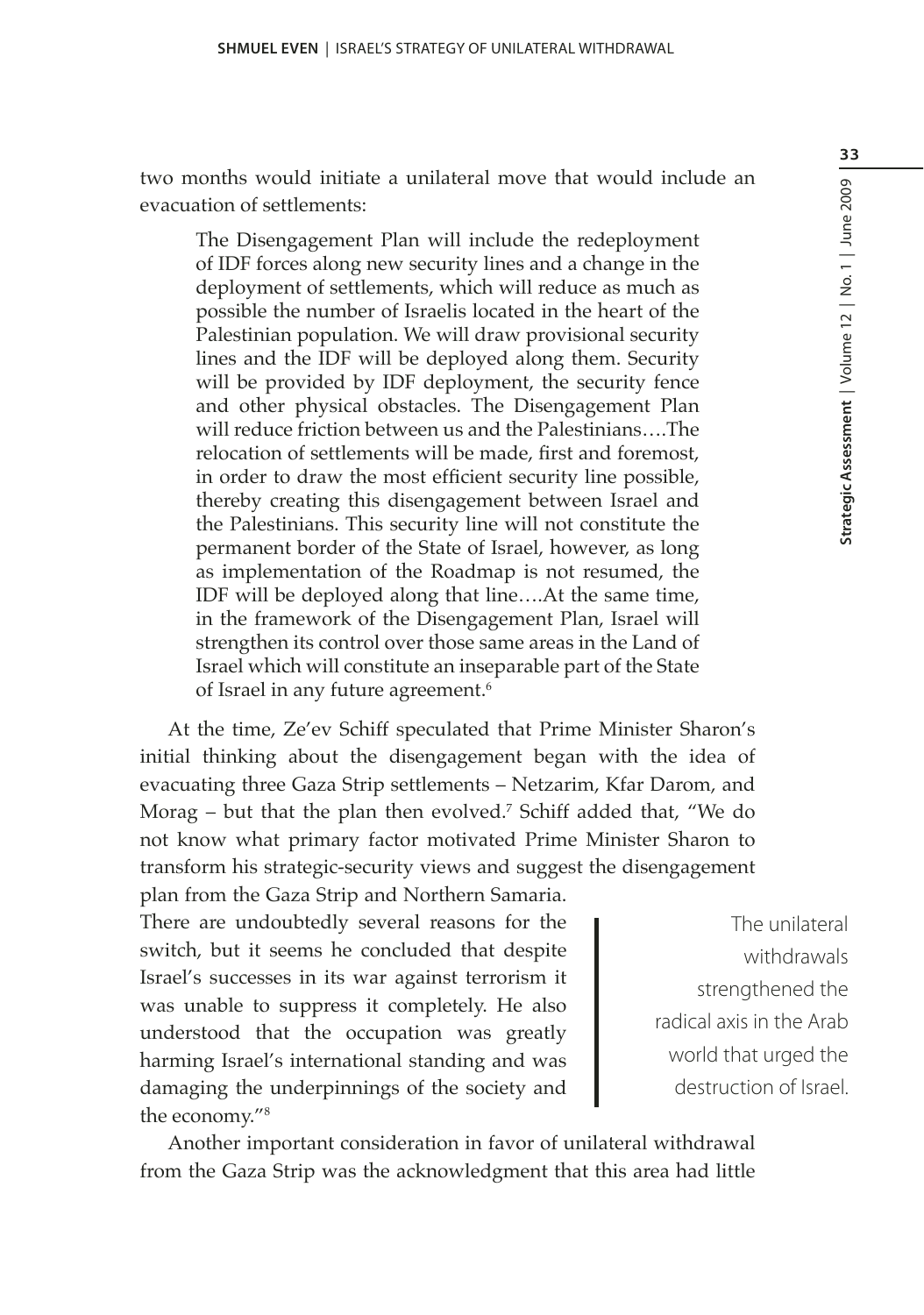chance of being included within the State of Israel in the permanent settlement, and therefore it would be best for Israel to spare the security and demographic burden of holding onto this strip of land. This consideration was supported by the following facts:

- 1. Demographic weakness: the Jewish population of the Gaza Strip was only 0.6 percent in relation to the Palestinian population. The location of the Israeli settlements between two large Arab population centers did not allow for a great deal of flexibility for possible future annexation to Israel.
- 2. The historic connection of the State of Israel to the Gaza Strip was less significant than the connection to the West Bank, and at the time there was a fairly widespread consensus in Israeli society on withdrawal from the Gaza area.
- 3. Israel has a relatively large capability of bringing military tools to bear on the Gaza Strip from the outside because of its small size and delineated area.
- 4. The Gaza Strip exacted a high casualty toll. From 1967 until the withdrawal, 230 Israelis were killed there.<sup>9</sup>

A successful marketing campaign accompanied the promotion of the plan and the withdrawal from the Gaza Strip. The concept of "disengagement" took the place of the (defeatist) concept of unilateral withdrawal. It broadcast a message that Israel intended to take the initiative and disengage from the situation in the Gaza Strip, from the problems associated with it, and from the moral responsibility for events there. It served the shapers of public opinion and the leaders of the intra-Israeli arena well as they achieved a broad consensus in Israeli society for the disengagement.

The political echelon created high expectations from the disengagement. In a speech at the Israel Management Conference on September 29, 2005, Prime Minister Sharon said:

The title of your conference is "Decisions Can Change the Course of History." As one who witnessed the decision making during several significant events in our short history, I would like to tell you that it is true. … In the political field, I initiated the Disengagement Plan – a plan to secure Israel's most essential interests. The implementation of the Disengagement Plan, in addition to our determined struggle against terror, yielded fruit in all fields. Israel's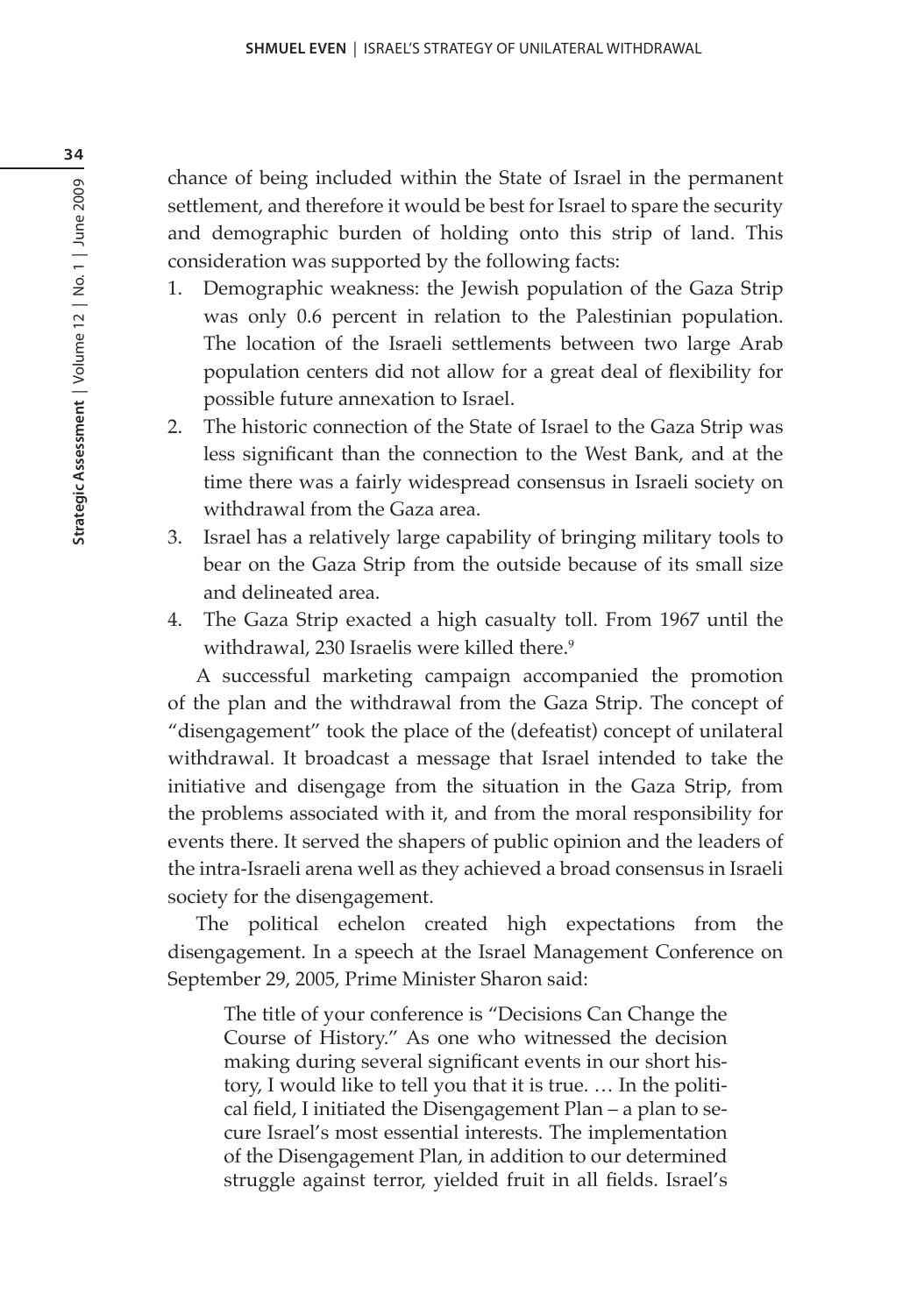international standing improved immensely since the implementation of the plan. We brought about a significant reduction in the level of terror, and increased the personal security of the citizens of Israel. The international markets view the Disengagement Plan as a step which will lead to security and economic stability, which creates movement of capital to the Israeli economy and a sharp increase in foreign investment.10

The disengagement coordinator in the Prime Minister's Office, Brig. Gen. (ret.) Eival Giladi, clarified:

We decided to put an end to the fact that the Palestinian leadership was the one dictating our future to us.…After ten years of dialogue along the lines of Oslo and over three years of struggle with many casualties, we decided on the disengagement…It would be accurate to say that had we continued without the unilateral withdrawal, the negotiations would have been hopeless, and even after many years we wouldn't have achieved any results.<sup>11</sup>

When the disengagement was first made public, the Palestinians welcomed the withdrawal and saw it as a success of the intifada. At the same time, they treated the plan with suspicion and expressed concern about the end of the process of withdrawals and the possibility that the Gaza Strip would turn into one massive prison. A poll taken in March 2004 by the Palestinian Center for Political and Statistical Research among 1,320 Palestinians in 120 different locations in the Gaza Strip and the West Bank showed that 42 percent of respondents felt that the withdrawal would reduce the chances for peace, 23 percent felt that the plan would increase the chances for peace, and the rest answered that they did not know.12

The disengagement plan infused the Palestinian drive with new energy. Similar to Hizbollah's claims after the withdrawal from Lebanon (the issues of Shab'a Farms in the Golan and the ruins of the Shiite villages in the Galilee), the Palestinians too found new bones of contention with Israel concerning the Gaza Strip. Before the implementation of the disengagement, Mahmoud Abbas asserted that even after the completion of the withdrawal, Israel would continue to occupy land belonging to Palestinians to the north and east of the Gaza Strip. He was referring to areas included in the Gaza Strip as part of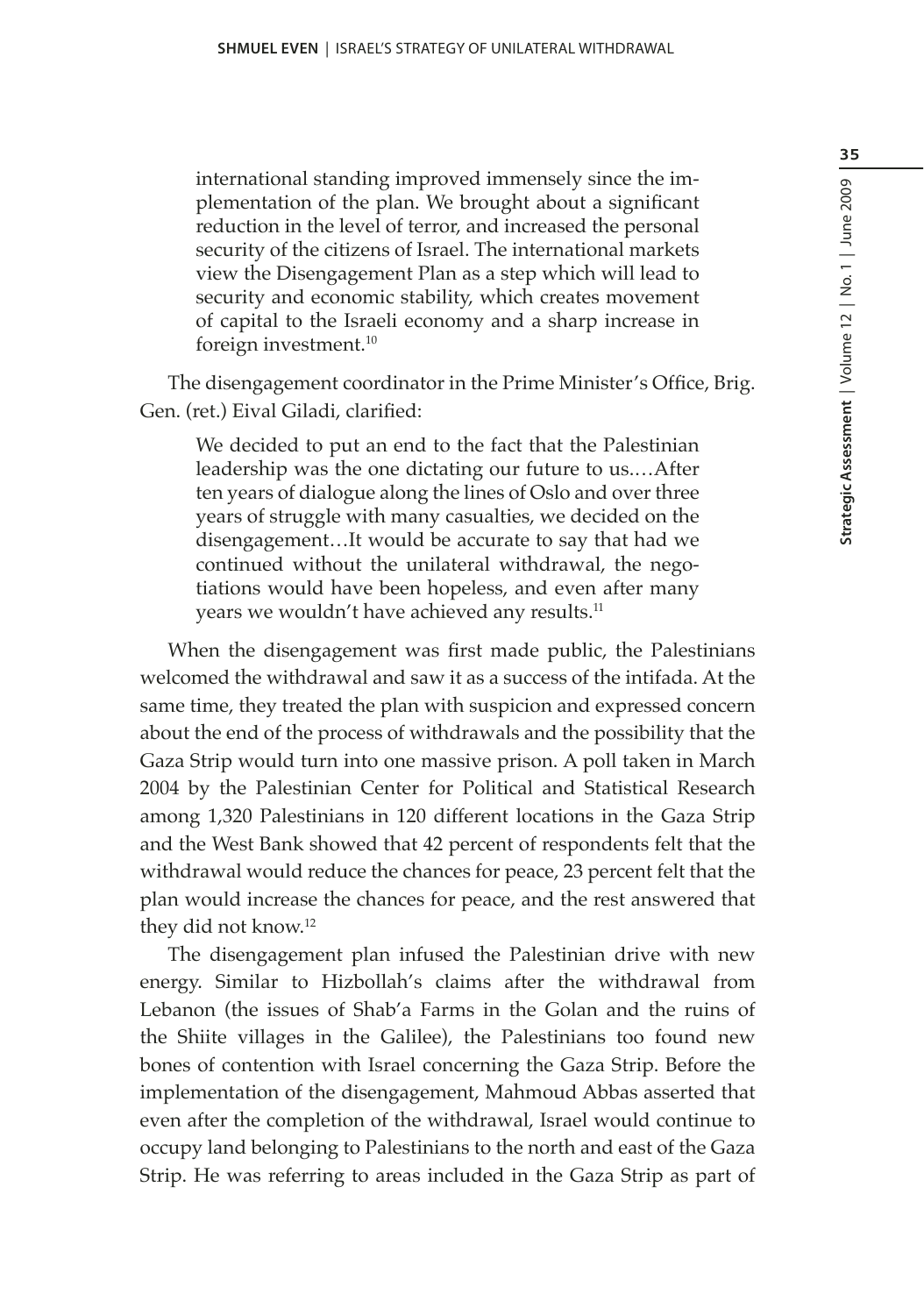the ceasefire line set in 1949 in the Rhodes agreements between Israel and Egypt but that had passed into Israeli hands a year later as part of a land-swap agreement.<sup>13</sup>

The disengagement and the events that followed did not meet Israel's prior expectations. Hamas' victory in the parliamentary elections and its takeover of the Gaza Strip created a new reality that complicated the reality of the Palestinian system. In the wake of the disengagement, the Gaza Strip is controlled by a hostile entity supported by Iran. Now, after the disengagement, Palestinians are under different rule in four separate geographical locations: citizens of Israel, residents of the "independent" Gaza Strip under Hamas rule, Palestinians under Israeli and Palestinian Authority control in the West Bank, and Palestinians in the diaspora claiming the right of return to Israel.

As a substitute for the friction within the Gaza Strip, the Palestinians accelerated the confrontation with Israel using high trajectory fire. This capability was strengthened thanks to a steep rise in arms smuggling into the Gaza Strip, primarily as a result of the withdrawal from the Philadelphi axis. The new reality was a major snag in the political negotiations that posited territorial unity between the Gaza Strip and the West Bank.

Though the withdrawal from southern Lebanon had some significant disadvantages, it also had many more convincing rationales than those underlying the Gaza withdrawal. A comparison between the two may shed light on the weaknesses of the disengagement:

- 1. In the withdrawal from southern Lebanon, Israel returned to the international border, and with that the conflict between the two countries was meant to come to a close, at least in the eyes of the international community, while in the disengagement from Gaza Israel withdrew to the border in only one of the disputed sectors.
- 2. The withdrawal from southern Lebanon greatly decreased Hizbollah's legitimacy in attacking Israel, while the disengagement did not affect Palestinian legitimacy in its struggle against Israel.
- 3. In the withdrawal from southern Lebanon, Israel left the territory it had occupied in the hands of a sovereign nation that upholds ceasefire agreements with Israel (despite the obvious weaknesses of Lebanon's central government), while in the disengagement, Israel left the territory to the whims of the powers there, though without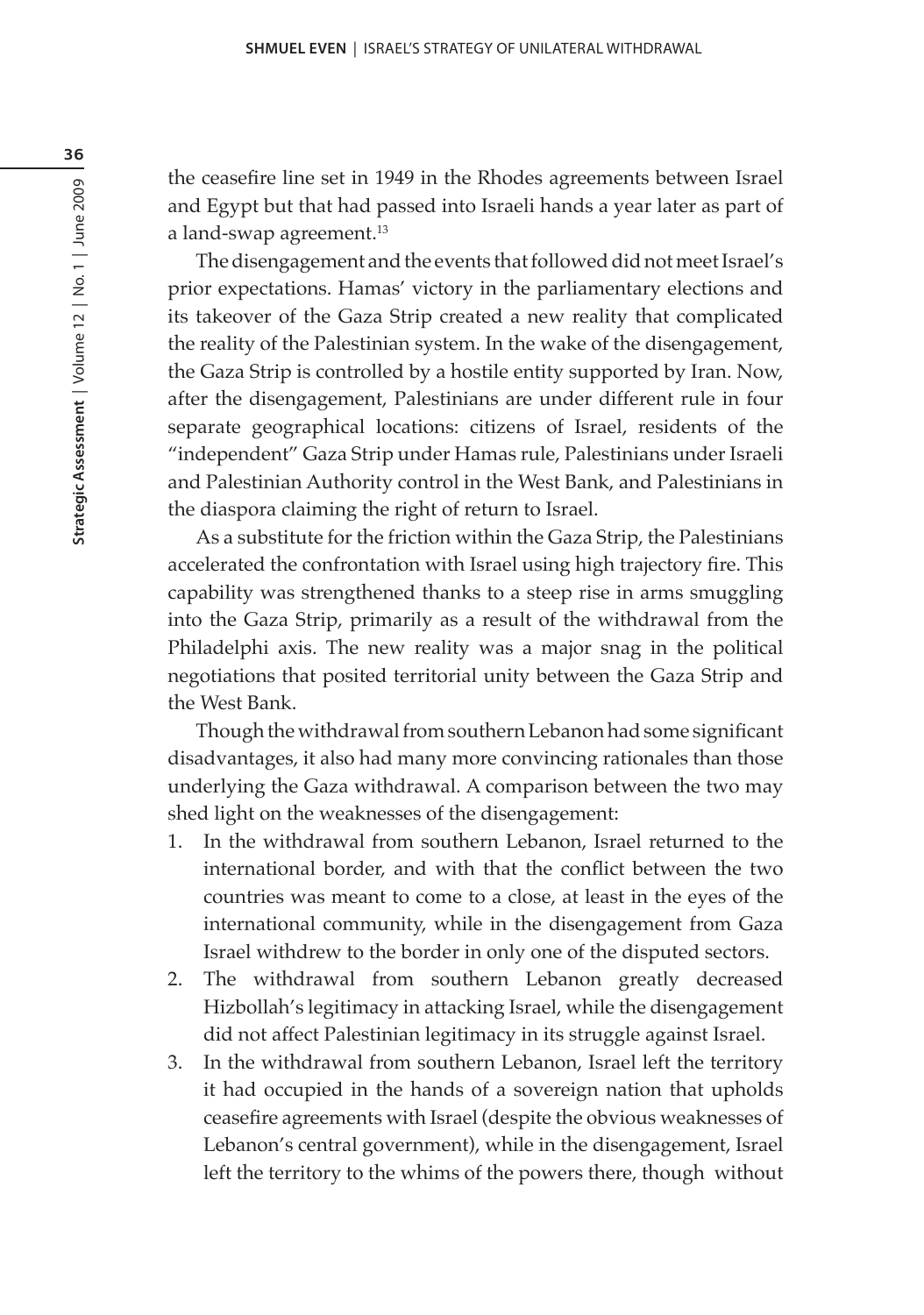37

any possibility of existing as an independent entity detached from Israel (especially in light of Gaza's economic dependence on Israel) and without a security arrangement.

- 4. In the withdrawal from southern Lebanon, Israel did not concede any bargaining chips it might have needed in future negotiations, while the disengagement included an erosion of Israel's position and problematic precedents for future negotiations with the Palestinians. Israel withdrew from Gaza fully, without preconditions and without recompense for a strip of land it had previously put up for negotiations with the Palestinians. Israel also evacuated and destroyed Jewish settlements (hitherto unprecedented in the Palestinian arena) and withdrew without any of the demilitarization agreements it would have obtained had there been an agreement with the Palestinians.
- 5. The withdrawal from Lebanon matched the interests of the pragmatic Arab nations, while the disengagement was seen as a hostile move: skirting the political process, casting the Gaza Strip and its problems at Egypt's doorstep, and setting the precedent for a similar move in the West Bank with difficult consequences for Jordan.
- 6. The withdrawal from Lebanon was carried out under heavy internal Israeli pressure in light of the failure of the military struggle against Hizbollah in the security zone, while the disengagement was initiated at the political level precisely after impressive Israeli successes in breaking the Palestinian terrorist assault in Operation Defensive Shield in the West Bank and the preventive operations that followed. The psychological achievements of these successes were all but wiped out by the disengagement.

#### **The Convergence Plan**

The quick and smooth implementation of the disengagement plan aroused expectations in Israel and among foreign elements that Israel would continue with similar moves. During a full day seminar of the Reut Research Institute at the Interdisciplinary Center in Herzliya on September 27, 2005, the prime minister's strategic advisor, Eyal Arad, responded to the question that was the focus of the conference: Was the disengagement a one-time move or did it represent a strategy?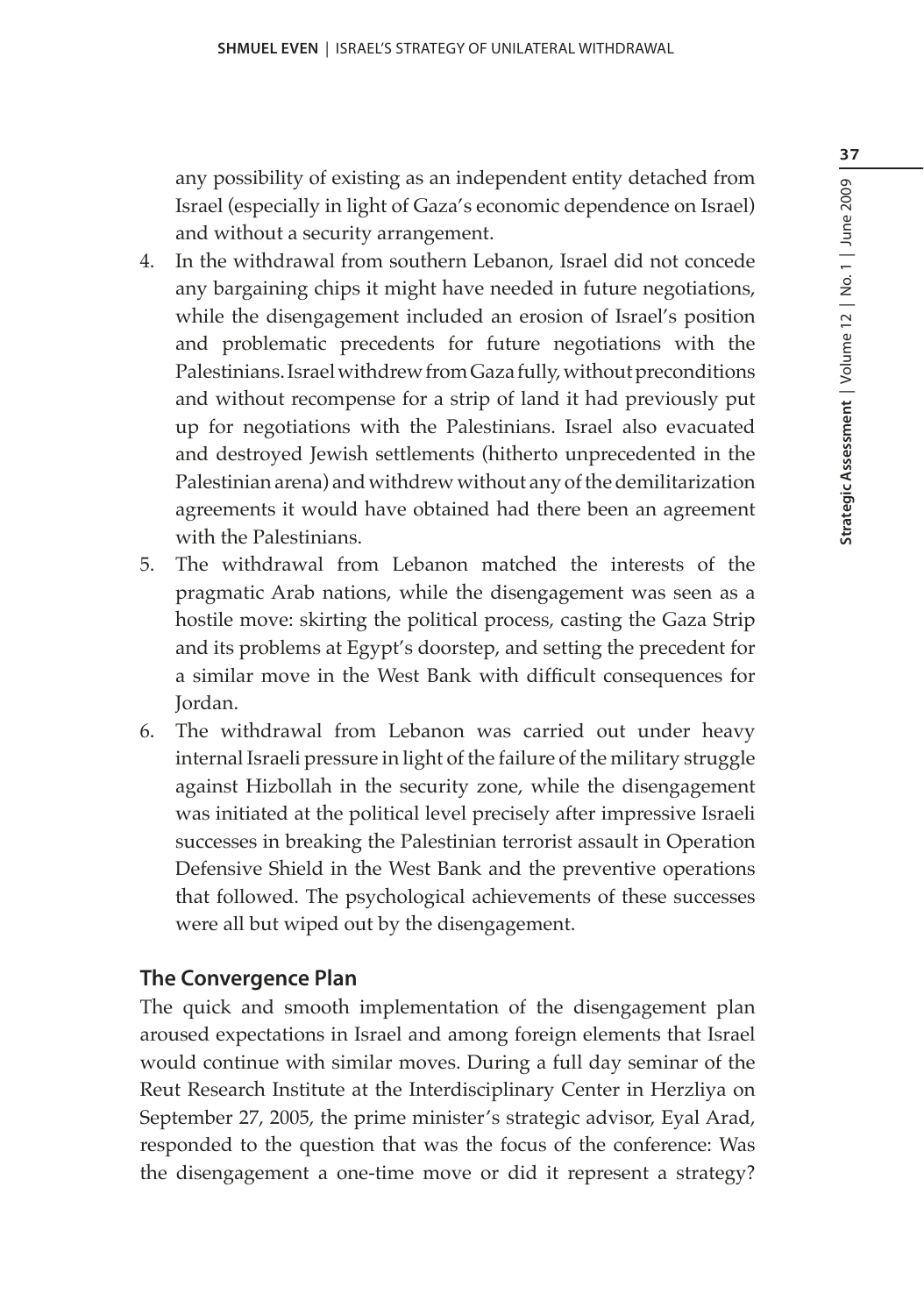Arad said: "If over time we see that the stalemate continues despite the fact that the political reality is convenient for Israel, it is possible that we would consider turning the disengagement into an Israeli strategy. Israel will determine its borders independently." Following up on this, Prime Minister Sharon's office clarified that "the position of the prime minister has been and remains that after the completion of the disengagement, Israel will work towards promoting the political process solely on the basis of the Roadmap. Any additional territorial change will be discussed and decided upon only in the context of negotiations over a permanent settlement. If and until we reach that point, there are and will be no additional unilateral territorial moves." It was explained that there was no diplomatic or political rationale for embarking on a new initiative that would include withdrawal from territories at the time, and that the disengagement was meant to secure the existing situation in the West Bank until the Palestinians changed.15

The consensus on the Israeli street in favor of disengagement from the Gaza Strip was nonexistent regarding the West Bank. A survey by the Peace Index taken on September 1, 2005 at the Tami Steinmetz Center for Peace Research at Tel Aviv University<sup>16</sup> showed that 71.5 percent of the Jewish population in Israel felt that the disengagement from the Gaza Strip was the first step in an extensive plan for evacuating settlements in the West Bank as part of a permanent settlement with the PA; 15.8 percent did not believe there would be further evacuations, while 12.7 percent did not know. In response to a question about their position regarding extensive evacuations of settlements in the West

Apparently the right way to evacuate territories is only on the basis of a stable agreement that is in line with Israel's long term objectives.

Bank, 34.3 percent answered that they would support an evacuation only in the context of a peace agreement, 13.5 percent answered they would support it even in the context of a unilateral withdrawal, and 41.8 percent answered they would not support extensive evacuations from the West Bank under any circumstance; the rest said they did not know.<sup>17</sup>

After Prime Minister Sharon was incapacitated and no longer in office, Acting Prime Minister Ehud Olmert presented the convergence plan, an idea of his own design. According to the plan, Israel was supposed to withdraw unilaterally from some sixty settlements. Upon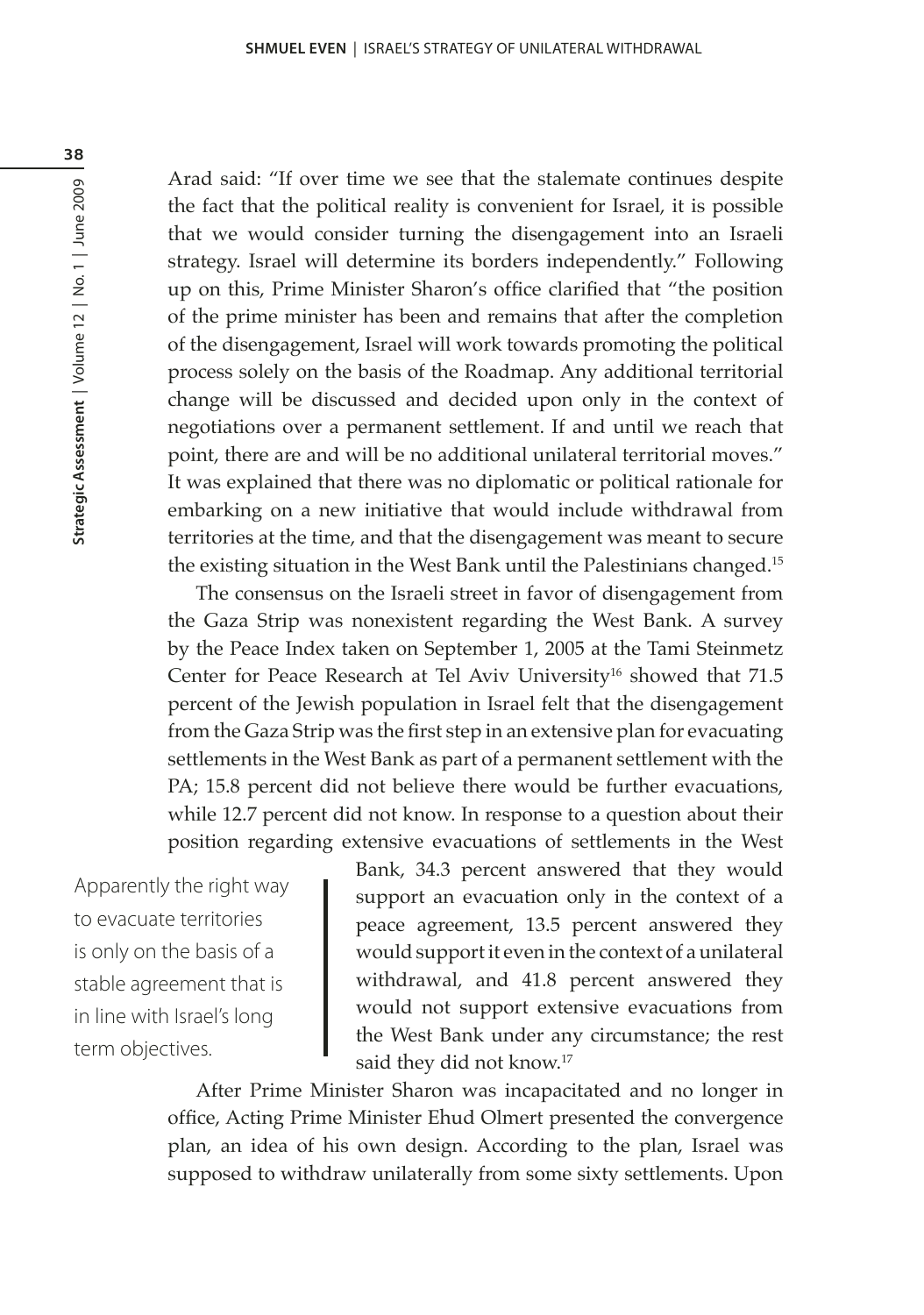completion of the plan, Israel was supposed to realign its borders based on the 1967 lines, retaining control of only 7 percent of the West Bank.<sup>18</sup> The convergence plan lay at the heart of the political platform of the Kadima party, which won the 2006 elections. During the first part of the Second Lebanon War in 2006, Olmert declared that the war would give momentum to the convergence plan, but later he announced the plan's suspension. The notion of a unilateral separation from the Palestinians without an agreement was so strong among the population that it created a new field in Israeli politics. Although nothing was left of the original idea of unilateral separation by the 2009 elections, the notion nonetheless changed Israel's political map.

The main rationales of the convergence plan were largely similar to the previous withdrawals: an attempt to shape unilaterally a new security-political reality after the failure to achieve political agreements; an attempt to determine unilaterally the permanent borders of the State of Israel; an attempt to reduce the friction between Israel and the Palestinians, and thus reduce the loss of life and the costs of security; and an improvement in Israel's international standing.

A comparison between the disengagement and convergence plans shows that even the limited rationales of the former did not exist in the case of the latter. First, the strategic importance of the West Bank is much greater than that of the Gaza Strip because of its location in the center of Israel, the size of the area, and its key areas (such as the ascent from the coastal region towards the central mountain ranges and the Jordan Valley). The military threat liable to develop from the West Bank and the subsequent difficulty in operating the IDF (after a withdrawal) are much greater in comparison with the situation in the Gaza Strip because of the size of the West Bank, the area's proximity to the center, and the topography. Second, Jewish settlement in the West Bank is much larger than that in the Gaza Strip, and history forges a strong connection between areas in the West Bank (among others, for example, Bethlehem and Hebron) and Israel. Evacuating these areas might invite much more severe internal confrontation than what took place regarding the Gaza Strip. Third, the area of the West Bank is vastly more important to Israel as a bargaining chip in negotiations over a permanent settlement – importance that increased following the withdrawal from Gaza. Finally, the convergence plan did not denote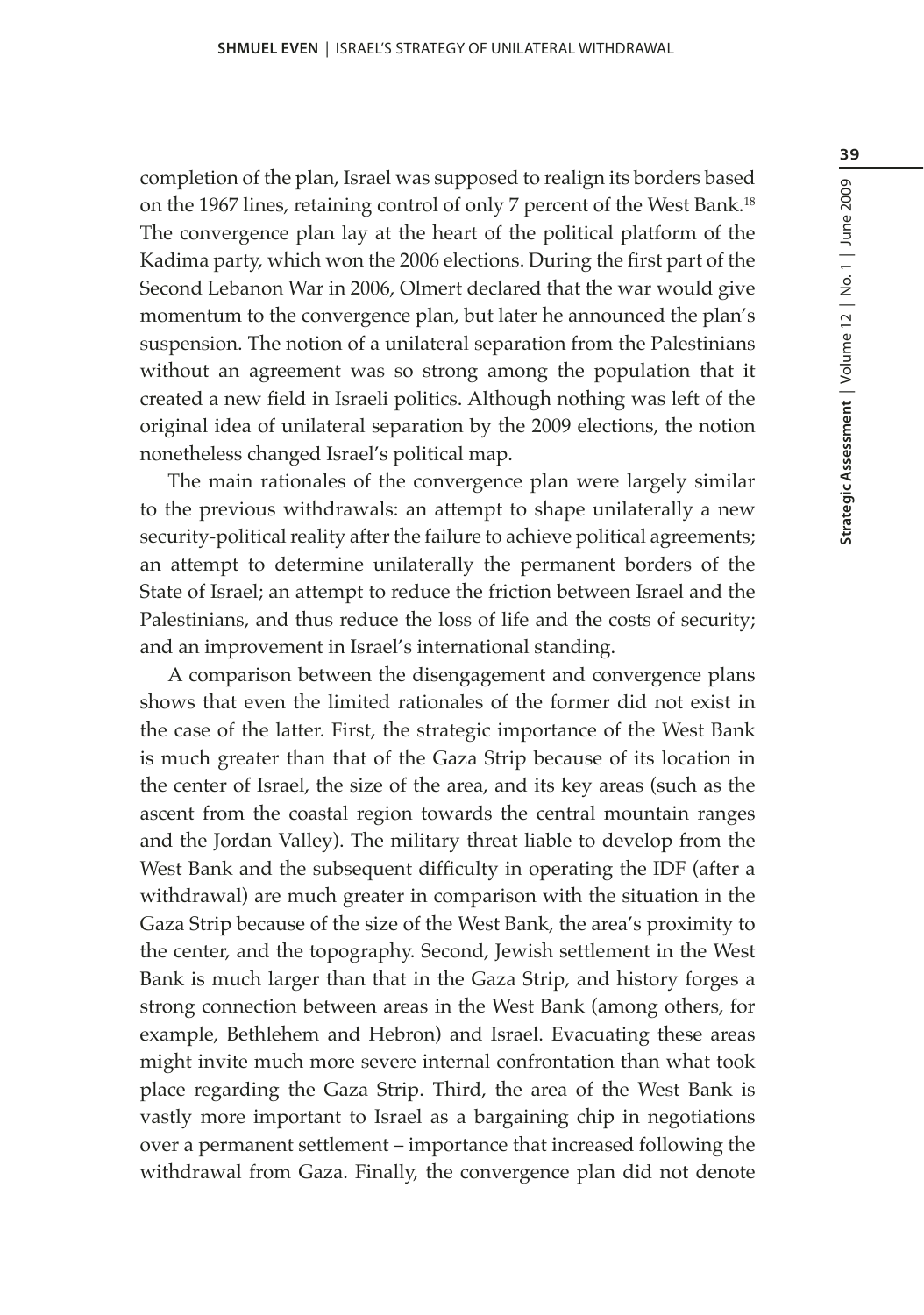withdrawal to an internationally acknowledged border and not even the complete withdrawal of Israel's security forces, but primarily an evacuation of settlements, similar to the evacuation of the four northern Samaria settlements in the disengagement plan (the status of this area differs from the status of the Gaza Strip, which Israel completely evacuated). Therefore, the convergence plan would not have resolved the conflict with the Palestinians and would not have supplied Israel with great political gains on the international arena in comparison with the heavy internal cost this move would have entailed.

## **Assessment**

There was a considerable gap between the expectations that the political echelon and the Israeli population had pinned on the strategy of unilateral withdrawal and the results in practice, as outlined in table 1.

|                  | <b>Expectation</b>                                                                                                              | <b>Outcome</b>                                                                                                                                                                                                                                                                                                    |
|------------------|---------------------------------------------------------------------------------------------------------------------------------|-------------------------------------------------------------------------------------------------------------------------------------------------------------------------------------------------------------------------------------------------------------------------------------------------------------------|
| 1.               | Israel's international standing<br>would improve as a result of<br>the withdrawals from southern<br>Lebanon and the Gaza Strip. | The withdrawals contributed to<br>Israel's international standing. Israel<br>enjoyed broad international legitimacy<br>even at the beginning of the military<br>campaigns in Lebanon and Gaza,<br>but later there was an erosion of this<br>legitimacy on the basis of the claim of<br>"lack of proportionality." |
| 2.               | The withdrawals would create a<br>new political reality that would<br>promote the peace process.                                | The withdrawals did create a new<br>reality, one that strengthened the<br>opponents of peace in the region.                                                                                                                                                                                                       |
| $\overline{3}$ . | The withdrawals would erase the<br>friction between Israel and its<br>enemies in the area.                                      | As a substitute for a drop in friction<br>in the area, there was a rise in the<br>enemies' capability and high trajectory<br>fire. In addition, Israel was forced to<br>return to the region and operate with a<br>show of great force.                                                                           |

### **Table 1. Unilateral Withdrawal: Expectation vs. Reality**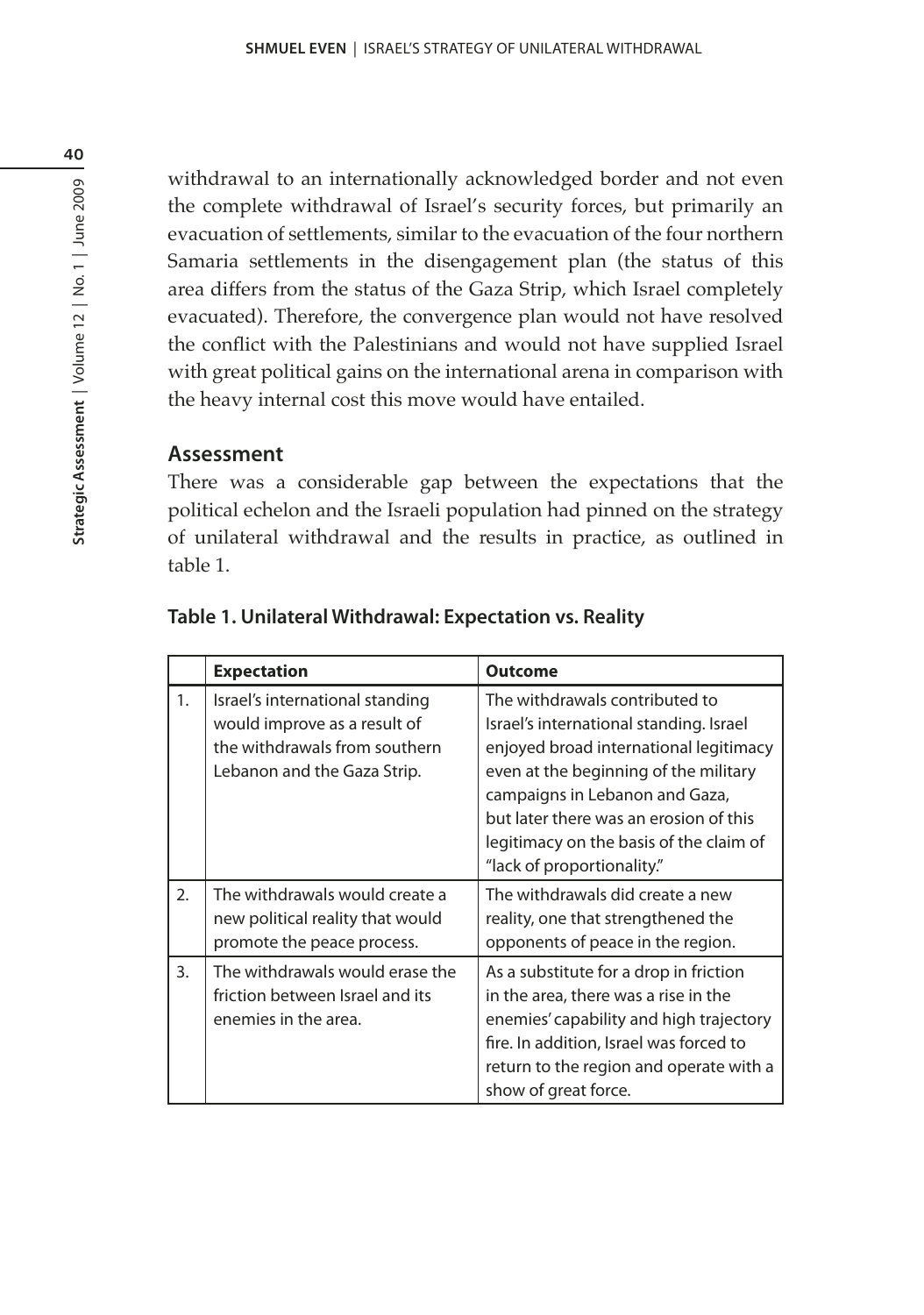| 4.  | The withdrawal would deny<br>legitimacy to act against Israel<br>from the evacuated areas.                                                                                                                                                                                | The withdrawal from southern<br>Lebanon did in fact reduce legitimacy<br>to act against Israel, but Hizbollah<br>found new means of engagement. The<br>withdrawal from the Gaza Strip did<br>not reduce Palestinian legitimacy to<br>operate against Israel.                                                                                             |
|-----|---------------------------------------------------------------------------------------------------------------------------------------------------------------------------------------------------------------------------------------------------------------------------|----------------------------------------------------------------------------------------------------------------------------------------------------------------------------------------------------------------------------------------------------------------------------------------------------------------------------------------------------------|
| 5.  | The withdrawals would reduce<br>the need and the legitimacy for<br>maintaining military forces in<br>the areas evacuated, since there<br>would no longer be any Israeli<br>targets and Hizbollah and Hamas<br>would be occupied by political<br>and governmental demands. | After the withdrawals, Hizbollah and<br>Hamas' military forces grew stronger, in<br>particular their high trajectory ballistic<br>missiles, both in terms of quantity<br>and in their range of attack. Despite<br>Hizbollah's political challenges and<br>Hamas' governmental difficulties,<br>both groups chose to invest in military<br>fortification. |
| 6.  | The IDF's capabilities, Israel's<br>warnings, and Israeli legitimacy<br>to operate from the international<br>border would deter the enemy<br>from acting against Israel on these<br>fronts.                                                                               | The enemies on the two fronts were<br>not deterred.                                                                                                                                                                                                                                                                                                      |
| 7.  | Israel would respond rapidly with<br>great military force should it fail<br>to deter (should strategic threats<br>in the areas withdrawn from be<br>created or should power moves be<br>made against it).                                                                 | Israel did not make good on its threat<br>until the Second Lebanon War and<br>Operation Cast Lead.                                                                                                                                                                                                                                                       |
| 8.  | Even were threats to emerge from<br>areas Israel evacuated, the IDF has<br>the standoff fire capabilities to<br>handle security problems without<br>the need for ground maneuvers.                                                                                        | The IDF's standoff fire capabilities<br>did not achieve sufficient successes.<br>The ground maneuver emerged as<br>essential, but using it involved some<br>difficult dilemmas.                                                                                                                                                                          |
| 9.  | The residents of the Gaza Strip<br>settlements would be assimilated<br>into new settlements to be<br>established in southern Israel and<br>into older settlements.                                                                                                        | The process of rehabilitating the<br>Gaza Strip evacuees has been fraught<br>with difficulties and, as indicated by<br>the state comptroller's report, many<br>remain without a suitable arrangement<br>to this day.                                                                                                                                     |
| 10. | The withdrawals would reduce<br>casualties among the civilians on<br>the enemy side.                                                                                                                                                                                      | In both campaign, Israel was forced to<br>harm many civilians as a result of the<br>enemy's manner of engagement.                                                                                                                                                                                                                                        |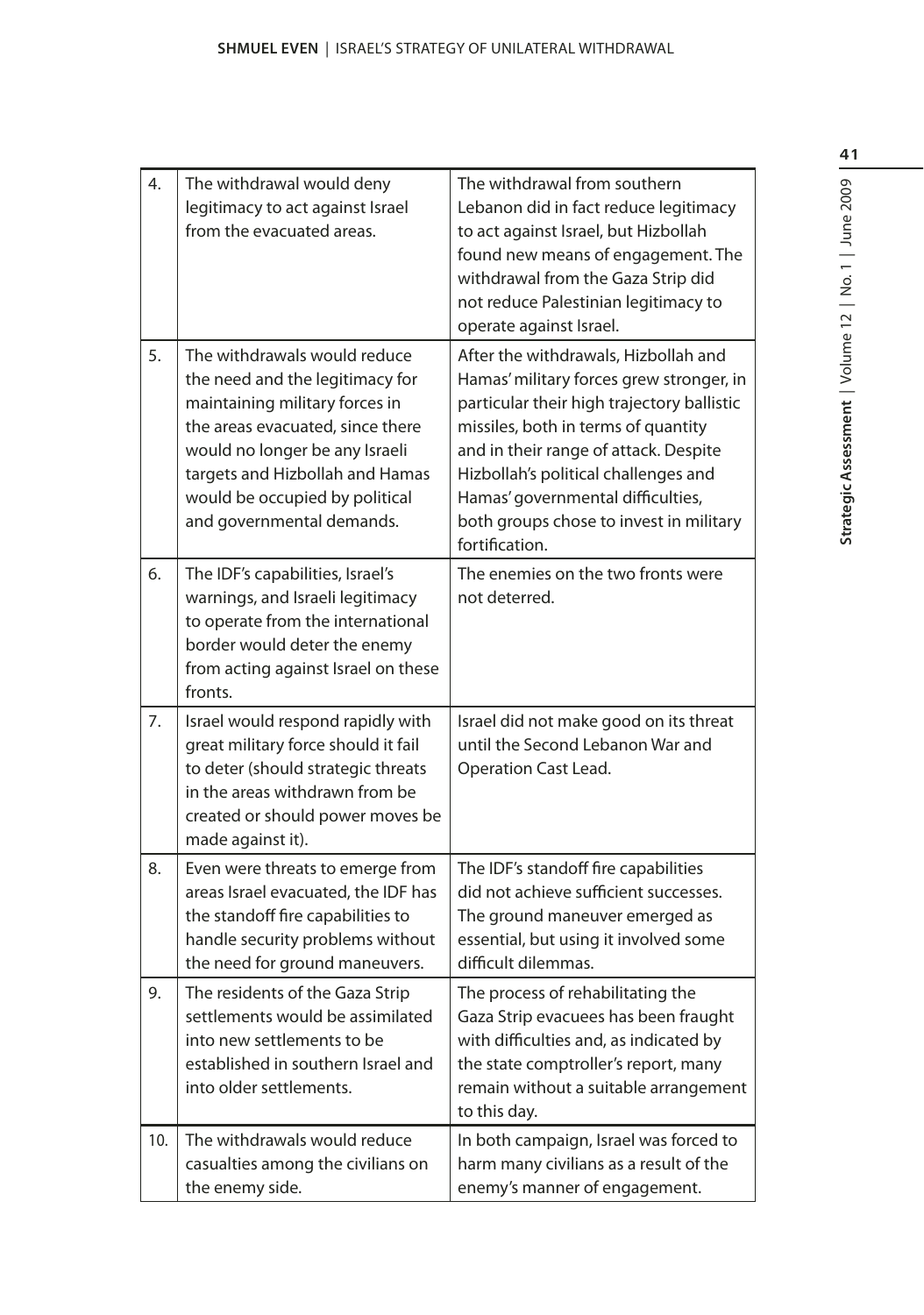In the end, the strategy of unilateral withdrawal caused Israel significant damage in several areas. In both sectors from which Israel withdrew, the security-strategic threats grew stronger. The Gaza Strip, which before the disengagement had been a secondary confrontation arena with the Palestinians, turned into the major front and a considerable strategic problem affecting Israel's relations with its surroundings, as demonstrated during Operation Cast Lead. Furthermore, the withdrawals hurt Israel's image as an entity that cannot be vanquished by the use of military force. The unilateral withdrawals strengthened the radical axis in the Arab world that urged the destruction of Israel. It would seem that the disengagement hurt Israel's image more than the withdrawal from southern Lebanon, as Israel created a precedent for destroying settlements it had established without getting anything in return from the Arab side, at a time when the Oslo accords did not even demand the evacuation of the settlements.

The strategy of unilateral withdrawal and its implementation strengthened the image of the Shiite and Palestinian struggle and its values: patience, self-sacrifice, endurance, resistance, and devotion to the land. The unilateral withdrawal from the Gaza Strip demonstrated to the radical Islamic camp that it could achieve extraordinary successes even without negotiations, which was quite disturbing to the pragmatic camp in the Arab world. The unilateral withdrawals did not create better political conditions or improve political options, but rather harmed Israel's ability to promote political settlements. The disengagement contributed to the internationalization of the conflict, i.e., it strengthened the involvement of foreign nations and international organizations in the conflict. It may be possible to find advantages in this (especially in the humanitarian field), but there are also distinct disadvantages to their involvement, such as the growing need to consider their positions and sensitivities to events in the territories. The unilateral withdrawal left Israel's security interests in the hands of others, such as supervision of arms smuggling and security arrangements in the Gaza Strip, matters that Israel would have insisted on in any negotiation. In the internal Israeli arena, the unilateral withdrawal from the Gaza Strip took a tremendous social toll, as well as incurring a very high economic price.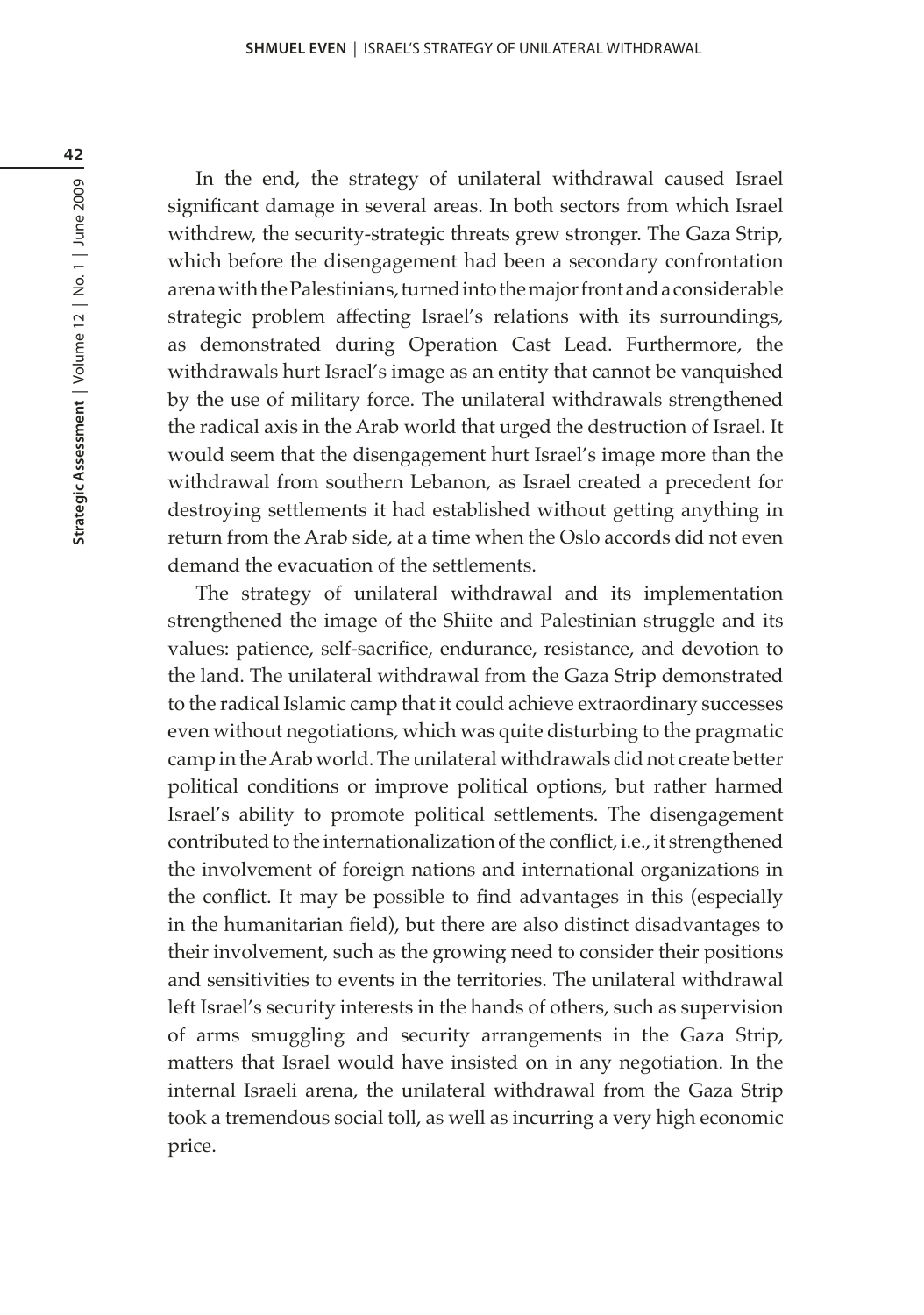43

The strategy of unilateral withdrawal likely did not meet expectations because of some erroneous basic assumptions, estimates, and concepts that lay at the heart of the approach:

- 1. Israel did not understand that the step would cause a deep systemic change in the political and security reality of the region evacuated and in the entire strategic surroundings, e.g., the rise of Hamas in the Gaza Strip and the strengthening of the Iranian camp and Hizbollah in Lebanon, and ultimately the strengthening of the radical axis.
- 2. The assumption that withdrawal would pull the rug out from under the feet of the aggressor was mistaken. In practice, the enemy found new points of friction after the withdrawals.
- 3. The use of concepts such as "disengagement" and "convergence" (as substitutes for unilateral withdrawal) in the Israeli public discourse created a mirage, as if Israel could take its fate into its own hands unilaterally and ignore what was happening on the other side.
- 4. The assumption that it was proper to withdraw unilaterally from land Israel did not expect would be included in its areas in a permanent settlement ran counter to the rules of negotiation, whereby Israel should have held on even to assets needed by the other side. The convergence, for example, would not have left enough assets in the hands of Israel to conduct negotiations for a permanent settlement.
- 5. The assumption that the disengagement was able to offset the Palestinian demographic threat and help preserve Israel as a democratic Jewish state was unfounded. The demographic threat was presented to the Israeli population as one of the central and urgent justifications for the disengagement.
- 6. Israeli deterrence was not effective. After the withdrawals there was no real backing to the declarations regarding harsh and immediate Israeli responses to hostile enemy acts and the development of threats against it from the areas it evacuated. The enemy continued to strengthen its forces and engage in provocations, so that in the end Israel had no choice but to fulfill its deterrent threat with the Second Lebanon War and Operation Cast Lead while paying a significant price.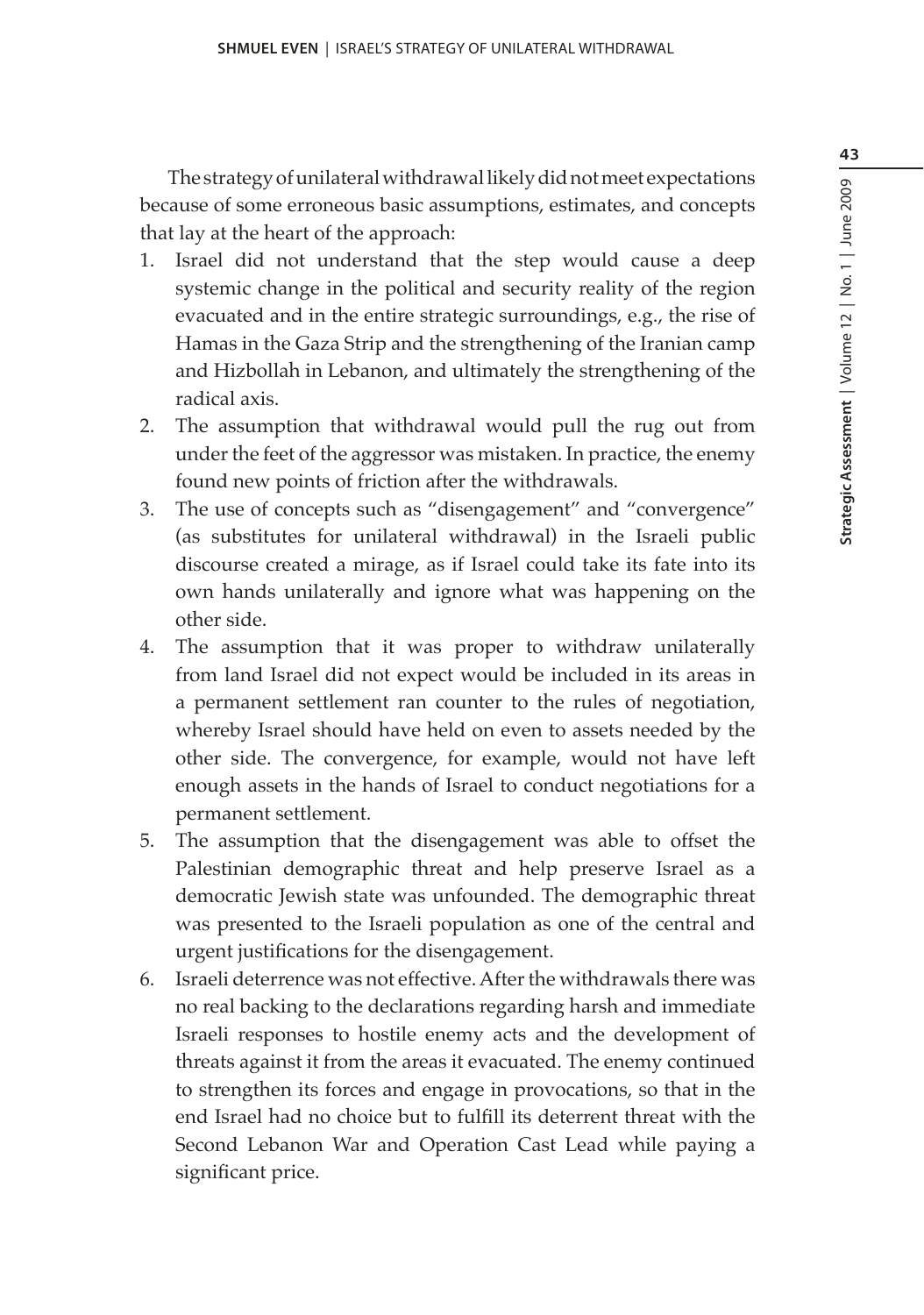#### **Conclusion**

It would seem that from one withdrawal to the next the Israeli rationale for the strategy of unilateral withdrawal grew slimmer and slimmer: if it was possible to discern significant logic in the withdrawal from southern Lebanon, the withdrawal from the Gaza Strip had limited rationale, while the convergence plan had very little. Acknowledgment of the less than stellar results is embedded in President Shimon Peres' statement: "Had the disengagement [from the Gaza Strip] been a success, we would have repeated it in the West Bank."<sup>19</sup>

As an inseparable part of unilateral withdrawal, Israel was supposed to have reacted immediately and with great force to any provocation and gross violation of the security status quo, but that did not happen. Its reactions were relatively mild – until the war in Lebanon in July 2006 and Operation Cast Lead in the Gaza Strip in December 2008. In both cases, the blow dealt by Israel had a significant impact on the enemy but did not change the trend of the enemy's growing strength or the strategic threat posed from these fronts.

As for the foreseeable future, there is no rationale for the strategy of unilateral withdrawal. At most, Israel may examine the use of this tool on the basis of tactical considerations. Apparently the right way to evacuate territories is only on the basis of a stable agreement that is in line with Israel's long term objectives.

#### **Notes**

- 1 Israel's presence in Lebanon was a strategy (the security zone) and therefore differed from the temporary presence of the IDF on enemy territory in other operations.
- 2 When it controlled Lebanon, Syria allowed Hizbollah activity against Israel on the assumption that it provided a means of exerting pressure on Israel to arrive at a political agreement with it and with Lebanon (which was inextricably linked to Syria) on terms convenient to Damascus.
- 3 In an interview published on April 15, 2000 in the Egyptian *al-Ahram* just before the withdrawal, Hizbollah leader Nasrallah said that "Israel has no foundation that would allow it the possibility to exist more than a decade." In the victory speech made on May 24, 2000, in Bint Jbail, after Israel's withdrawal, he said: "Israel may have nuclear weapons and heavy weaponry, but, as God lives, it is weaker than a cobweb….There was a time when we feared the Israeli threat, its airplanes, tanks, and missile boats that encroached on our sovereignty of the skies, the land, and the air, but that time has passed and is no more." Nasrallah called on Palestinians